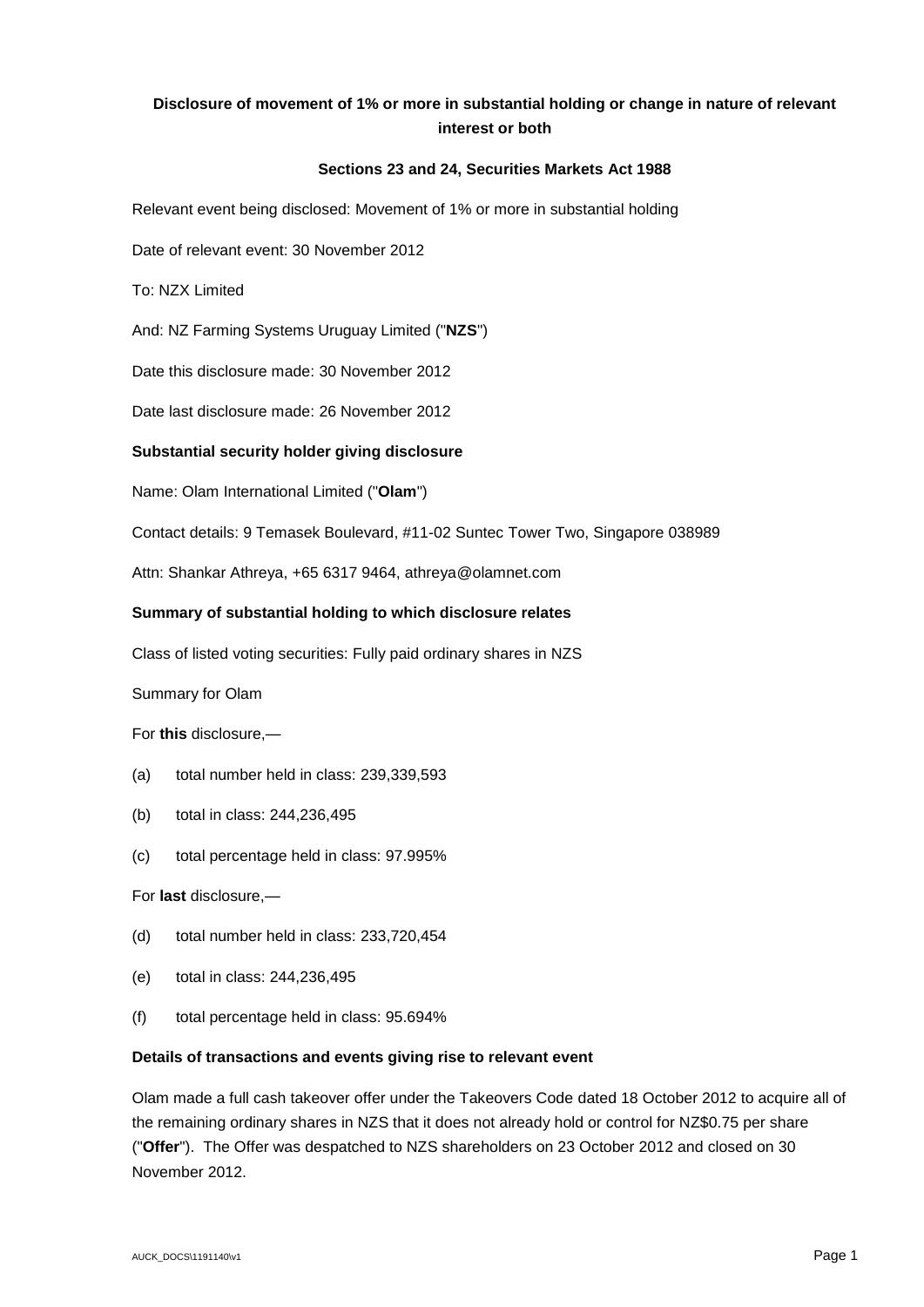During the period between 27 November 2012 and 30 November 2012, various shareholders accepted the Offer resulting in Olam acquiring an aggregate of 5,083,420 ordinary shares in NZS for an aggregate price of \$3,812,565 (reflecting the Offer price of NZ\$0.75 per share).

On 12 November the Offer became unconditional and Olam declared itself a dominant owner in accordance with the Takeovers Code. Accordingly, Olam has a relevant interest in all outstanding NZS shares under section 5(1)(d) of the Securities Markets Act 1988 because it has the power to acquire or control the acquisition of those shares under Part 7 of the Takeovers Code.

On 26 November 2012, Olam despatched a compulsory acquisition notice under Part 7 of the Takeovers Code. Acceptances under the compulsory acquisition notice are required to be received by Olam by 5pm on 17 December 2012. During the period between 27 November 2012 and 30 November 2012, Olam acquired an aggregate of 535,719 ordinary shares in NZS for an aggregate price of \$401,789.25 (reflecting the Offer price of NZ\$0.75 per share) pursuant to the compulsory acquisition notice.

## **Details of relevant interests in substantial holding after relevant event**

#### Details for Olam

Nature of relevant interest: Beneficial interest in the securities, conditional on despatch of relevant consideration in accordance with the terms of the Offer, or the compulsory acquisition notice, and the Takeovers Code.

For that relevant interest,—

- (a) number held in class: 5,097,939
- (b) percentage held in class: 2.087%
- (c) current registered holders of securities: Accepting NZS shareholders
- (d) registered holder of securities once transfers registered: Olam International Limited

Nature of relevant interests: Registered holder and beneficial owner of securities. No relevant agreement document need be attached pursuant to regulation 13.

For that relevant interest,—

- (a) number held in class: 234,241,654
- (b) percentage held in class: 95.908%
- (c) current registered holders of securities: Olam
- (d) registered holder(s) of securities once transfers registered: N/A

## **Additional information**

Nature of connection between substantial security holders: N/A

Address of substantial security holder: c/- Buddle Findlay, PO Box 1433, Auckland